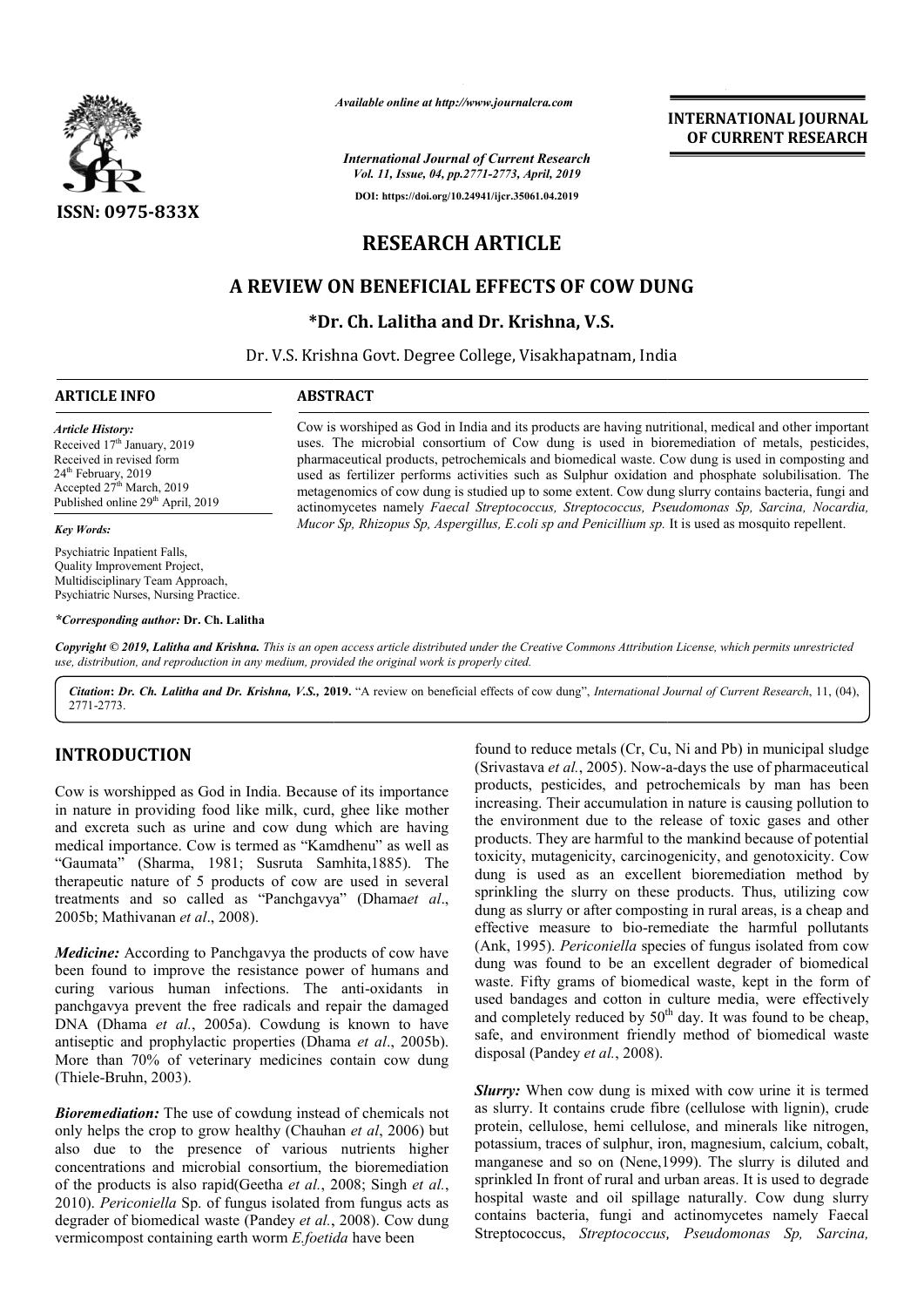*Nocardia, MucorSp, RhizopusSp, Aspergillus, E.coli*sp and *Penicillium* sp (Geetha, 2008).

*Fertilizer:* Cowdung is the excretory waste of plant material with good consortium of beneficial bacteria and rich in minerals. Cow dung consists of fibrous material which helps to maintain porosity of soil. Cow dung when used as fertilizer performs activities such as Sulphur oxidation and phosphate solubilisation (Bharti Sharma, 2015). In a study of the microbial composition of cow dung, about 60 species of bacteria were observed. Among these bacteria of Bacillus sp, Corynebacterium sp, and lactobacillus species, fungi ofAspergillus and Trichoderma, about 100 species of protozoa and yeasts of Saccharomyces and Candida. Majority of bacteria are cellulose, hemicelluloses, and pectin fermenters. Cow dung comprises of undigested fibre, sloughed off intestinal epithelium, some excreted products derived from bile, intestinal bacteria, and mucus. The bile pigment biliverdin is mainly present in cow dung gives it green colour (Geetha, 2008).Cow dung with agricultural residue improves the soil nutrients, tilth, aeration and water holding capacity was tested. It showed that the nutrients are released slowly, steadily and activated soil microbial biomass (Belay, 2001). *Eiseniafetida* was observed as the most efficient and commonly used bacteria for vermicomposting to develop compost using cow dung i.e., dairy manure (Alwaneen, 2016). Studies on the use of cow dung microorganisms in promoting soil fertility to improve crop yield were done by Swain *et al.* (2012). In this study, thermo tolerant Bacillus subtilis strains have been recovered from cow dung which is having higher strength in phosphate solubilisation. These Bacillus strains also possessed antagonistic activities against plant pathogens along with production of growth regulators. When degraded or highly leached soil is treated with cow dung the fertility of soil was improved. Several combinations of cow dung and NPK were used and studied the improvements in sweet potato crop. In Southeastern Nigeria the farmers were suggested to use cow dung and NPK in ratio of 3 t ha<sup>-1</sup> CD+100 kg ha<sup>-1</sup> which was proved superior over other rates in improving soil properties, nutrient uptake, growth and yield of sweet potato. These efforts are considered as Best Management Practices which minimize the negative impacts and increase the crop productivity, economic profitability and environmental sustainability simultaneously (Stanley, 2010).

Effect of  $CaO<sub>2</sub>$  on cow dung rapid bio-drying technology was researched. When CaO<sub>2</sub> groups were added during composting, the rise in temperature faster was observed 4-6 days in advance to the thermophilic phase; at the end of composting, the  $CaO<sub>2</sub>$  composition and moisture content decreased significantly to below 30%. The addition of  $CaO<sub>2</sub>$  in fertilizer lessen the composting time, extend the thermophilic phase and provides sufficient oxygen meeting the growth needs of aerobic microorganisms. This kind of rapid biodrying of dairy manure has a good effect and provided a new idea for the effective treatment of cow dung (Xiaotian, 2017).

*Household:* In India cow dung is used as purifier and used to disinfect homes. Cow dung is also used as repellent against mosquitoes, ants and flies (Srivatsava, 2010).

*Metagenomics:* The consortium have been analysed using conventional methods (Ozutsumi, 2005). But only 1% of the bacteria were able to culture because of lengthy procedures (Nocker, 2007). Instead of this the DNA may be isolated,

cloned in the appropriate vector and the transformants may be screened. This process is called as metagenomics (Zeyaullah, 2009).According to Girija *et al.* (2012) a culture independent 16S rDNA was taken up for metagenomics. Total community DNA was extracted from fresh dung of Brown-Swiss breed. The bacterial 16S rRNA genes were subsequently amplified, cloned, sequenced and deposited in Gene Bank. The bacteria of phylums – Bacteroides, Fermicutes, Proteobacteria and *Verrucomicrobia* were studied in the percentage of 38.3%, 29.8%, 21.3% and 2% respectively. Bacteroides clones included the genera Bacteroids, *A.listipes* and *Paludibacter*, while *Clostridium*, *Rumincoccus, Anaerovorax* and *Bacillus* were predominant in Fermicutes. –  $\alpha$  and  $\beta$  proteobacterial genera included *Acinetobacter*, *Pseudomonas*, *Rheiheimera*, *Stenotrophomonas* and *Rhodobacter*(Bharti Sharma, 2015).

*Biogas:* Cow dung is used for the production of biogas or gobar gas in India (Livestock Census, 2012). Addition of pig dung to cow dung in 60 and 40 ratio was found to have an enhanced effect in production of methane (Li, 2015). Some greenhouse gases emitted from organic wastes cause environmental pollution if remain untreated. So the organic waste may be used for the biogas production which is the effective way (Munda, 2012).

**Cow dung as electrode:** In a study, the cow dung was carbonized and current output was taken from the anode after treating at various temperatures from  $400^{\circ}$ C to  $1000^{\circ}$ C under nitrogen atmosphere. During this at  $600^{\circ}$ C temperature the cow dung was possessed high conductivity. The maximum current output performance  $(11.74 \pm 0.41 \text{ A m}^{-2})$  was obtained for cow dung treated at 800°C. So it is proved that the carbonized cow dung cold be used as an electrode material (Huajun Feng, 2018).

**Iron ore mixture:** The addition of carbon-bearing iron ore pellets to the cow dung containing mixture of cow dung, iron ore, anthracite, and bentonite was studied. The quality of green and dry pellet was evaluated based on FTIR analysis, and the mechanism of strength variation of the reduced pellets was investigated by analysing the phase composition and microstructure using XRD and SEM. In the process of reduction roasting, it was found that cow dung addition can promote aggregation of iron crystals and increase the density of the pellets, resulting in increased strength of the reduction roasted pellets, while excessive cow dung addition resulted in lower strength (Qing-min Meng, 2017).

### **REFERENCES**

- Sharma, P. 1981. Caraka-Samhita.ChaukhambhaOrientalia, Varanasi, India, Volume 1, p.213.
- Susruta Samhita, 1885. The Medical Science of the Ancient Aryans, Tr. and Ed. A.C. Bandopadhyaya, 2nd ed. Calcutta, 1885.
- Dhama K., Rathore R., Chauhan RS and Tomar S. 2005. Panchgavya: an overview. *Int J of Cow Sc.,* 1(1): 1-15.
- Mathivanan R., Edwin SC and Amutha R. 2008. Effect of dietary Panchagavya supplementation on growth and feed conversion efficiency of broilers. *Ind J of Pou Sc.,* 43(2): 189-192.
- Dhama, K., Chauhan, R.S. and Singhal, L.K. 2005. Anticancer activity of cow urine: current status and future directions. *Int J of Cow Sc,* 1(2): 1-25.